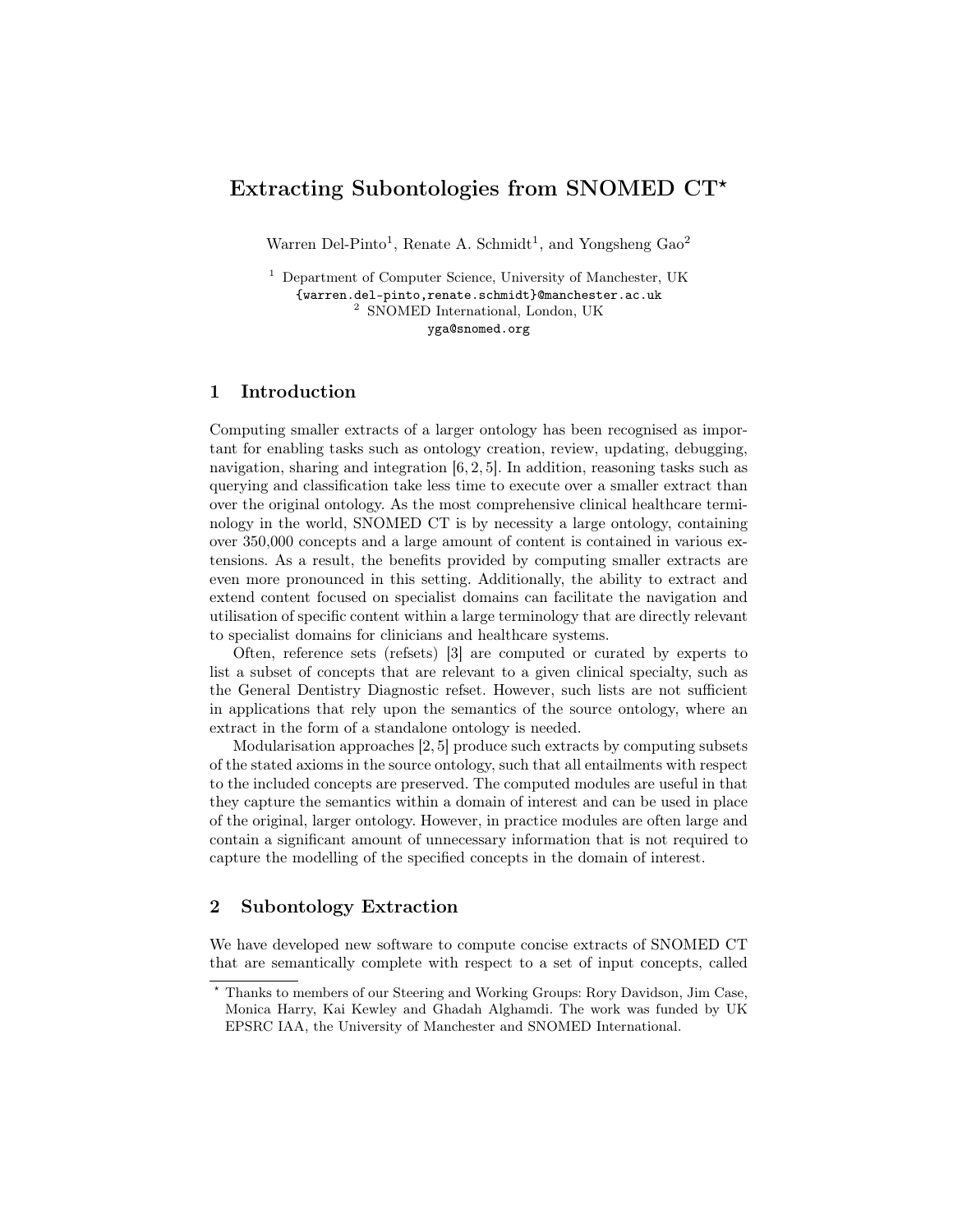focus concepts. The two main criteria for these extracts, called *subontologies*, are: (i) Focus concepts must be defined equivalently in the subontology and the source ontology. (ii) The transitive closure (with respect to subsumption) between concepts occurring in the extract must be equal in the subontology and the source ontology, up to the signature of concepts in the subontology. The subontology extraction approach automatically identifies additional supporting concepts that are required to satisfy condition (i) and includes these in the extracted subontology.

Subontology extraction differs from modularisation approaches in the separation between focus and supporting concepts; while modularisation approaches extract a subset of the original axioms in an ontology, subontology extraction produces equivalent definitions for focus concepts in a compact abstract form, the authoring form (long canonical form in [7]), while supporting concepts are only fully defined if necessary. The hierarchy between concepts in the subontology is then completed by using the classification over the source ontology (SNOMED CT) to identify missing inclusions and add these automatically.

The subontology extraction approach developed in this work supports the language features required by the latest versions of SNOMED CT, including language extensions such as GCI axioms, reflexive roles, transitive roles, role chain axioms and data types, effectively, the description logic  $E L H^{++}$  [1].

#### 3 Implementation, Evaluation and Applications

The prototype was implemented in Java, making use of the OWL API and the DL reasoner ELK [4] for classification. A prototype of the tool is available at https://github.com/IHTSDO/snomed-subontology-extraction.

A set of experiments were performed to evaluate the performance of the algorithm in practice. Since the aim is to produce concise extracts, the size of the extracted subontologies was compared to STAR modularisation, which is available as part of the OWL API. The two approaches were compared using real clinical refsets as input, where the refset is used to specify the set of focus concepts for extraction. The results in Table 1 indicate that the extracted subontologies are significantly smaller than STAR modules across all cases. The runtime for subontology extraction ranged from 8–266 seconds for the smallest to largest refsets respectively.

Figure 1 provides an in-practice comparison between the navigation of a subontology, the ERA-EDTA subontology, and the full release of SNOMED CT. As seen from the subhierarchies displayed, the extracted subontology includes only those hierarchies that contain concepts that are relevant to the domain of interest specified by the ERA-EDTA refset. Hierarchies such as "Pharmaceutical/biologic product (product)" are excluded from the subontology, as no concept in this hierarchy was found to be necessary to preserve the semantics of the focus concepts in the refset. Additionally, for each of the included subhierarchies, the descendent count is smaller in the subontology compared to the original SNOMED CT ontology.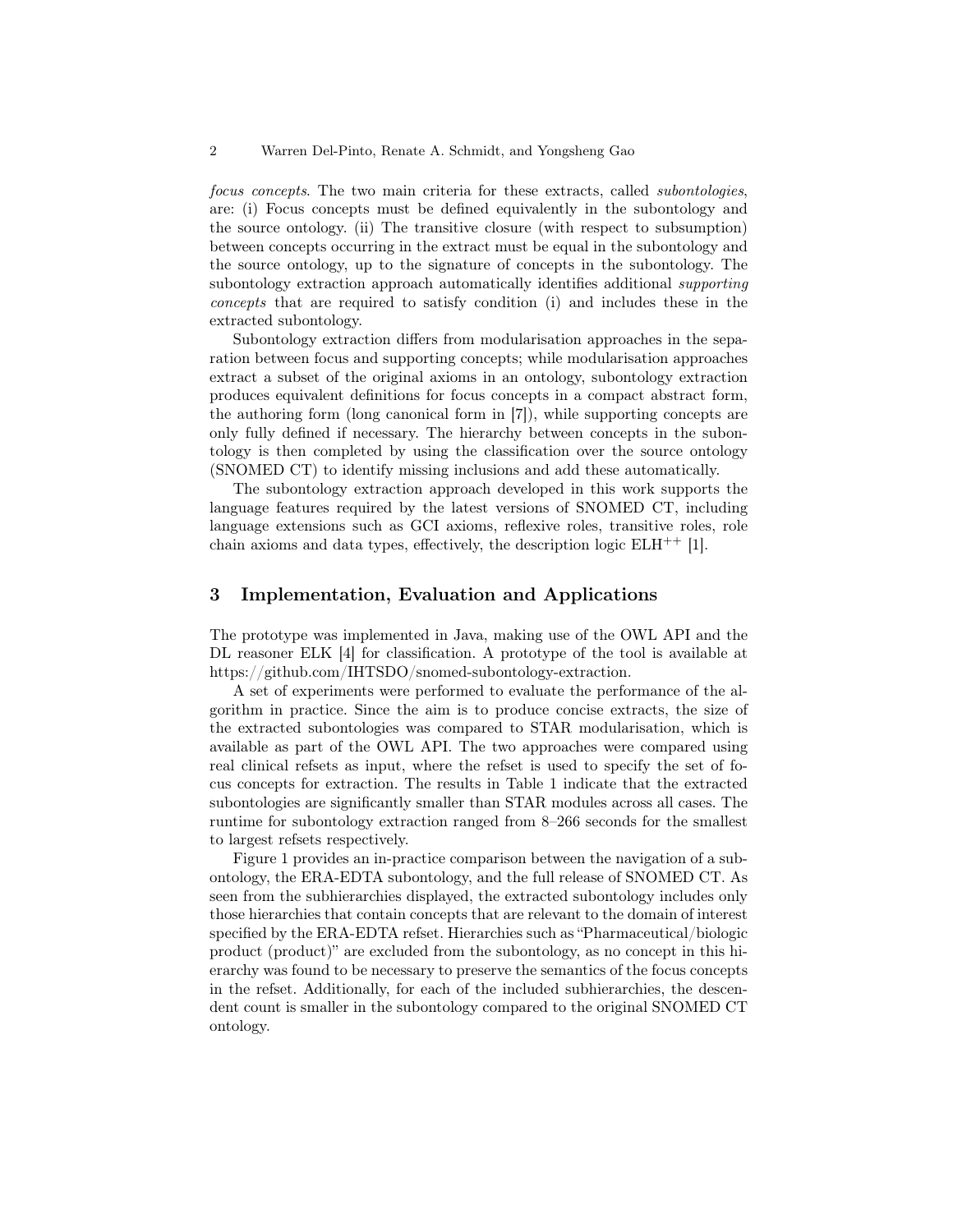| Refset     | Refset Size | Subontology Size |          | <b>STAR Module Size</b> |          |
|------------|-------------|------------------|----------|-------------------------|----------|
| Name       | (Concepts)  | Axioms           | Concepts | Axioms                  | Concepts |
| ERA-EDTA   | 184         | 485              | 475      | 3076                    | 3086     |
| Dentistry  | 226         | 455              | 642      | 1449                    | 1478     |
| Nursing    | 1337        | 2616             | 2616     | 5579                    | 5708     |
| Orphanet   | 5681        | 9209             | 9189     | 27595                   | 27625    |
| <b>IPS</b> | 8182        | 12793            | 12745    | 53736                   | 53708    |
| <b>GPS</b> | 26159       | 33970            | 33907    | 86167                   | 86374    |

Table 1. A comparison between the sizes of the extracted subontologies and localitybased (STAR) modules for a collection of refsets.

Refsets Key:

| $D$ entistry<br>General Dentistry                                            |  |
|------------------------------------------------------------------------------|--|
| ERA-EDTA<br>European Renal Association / Dialysis and Transplant Association |  |
| GPS<br>International Global Patient Set                                      |  |
| IPS.<br>International Patient Set                                            |  |
| Nursing Activities and Nursing Health Issues (combined)<br>Nursing           |  |
| Orphanet<br>Rare diseases, orphan drugs                                      |  |

In addition to the experiments, a range of subontologies have been computed for standard lists of clinical concepts, including several of the refsets in Table 1. These subontologies, viewable in the browser at https://iaa.snomed.tools, have received qualitative feedback from users (domain experts). The users each answered questions about a subontology that was relevant to their domain of interest, covering their experience of navigating the subontology, the scope of the content contained within them and the potential usefulness in their own work. The feedback indicated that presenting domain specific content via a subontology in the browser was useful, as it made it easier to navigate the relevant content without having to navigate the entirety of SNOMED CT. Additionally, the feedback generated discussion relating to the refsets provided as input. For example, the nursing refset did not contain several concepts that were expected by domain experts, such as those relating to different types of specimens (samples). This was based on navigation of the subontologies, which relies on semantic information retained by subontology extraction such as the definitions of and hierarchy between included concepts. This points to a promising use of subontologies in maintaining domain specific content and assisting with refset curation.

The subontology extraction prototype has already been used in a range of applications within SNOMED International, including the development of a new concept model for anatomy, which is represented as a subontology, and identifying improvements to the modelling of substances by enabling clinical modellers to examine and navigate content via more concise extracts that are compatible with the existing SNOMED CT browser. Subontology extraction is also a core component in the new release of the International Patient Set subontology, which aims to enable more effective use of clinical data analytics and decision support over essential healthcare information. Community content regarding traditional medicine, which is not part of the International Edition of SNOMED CT, will